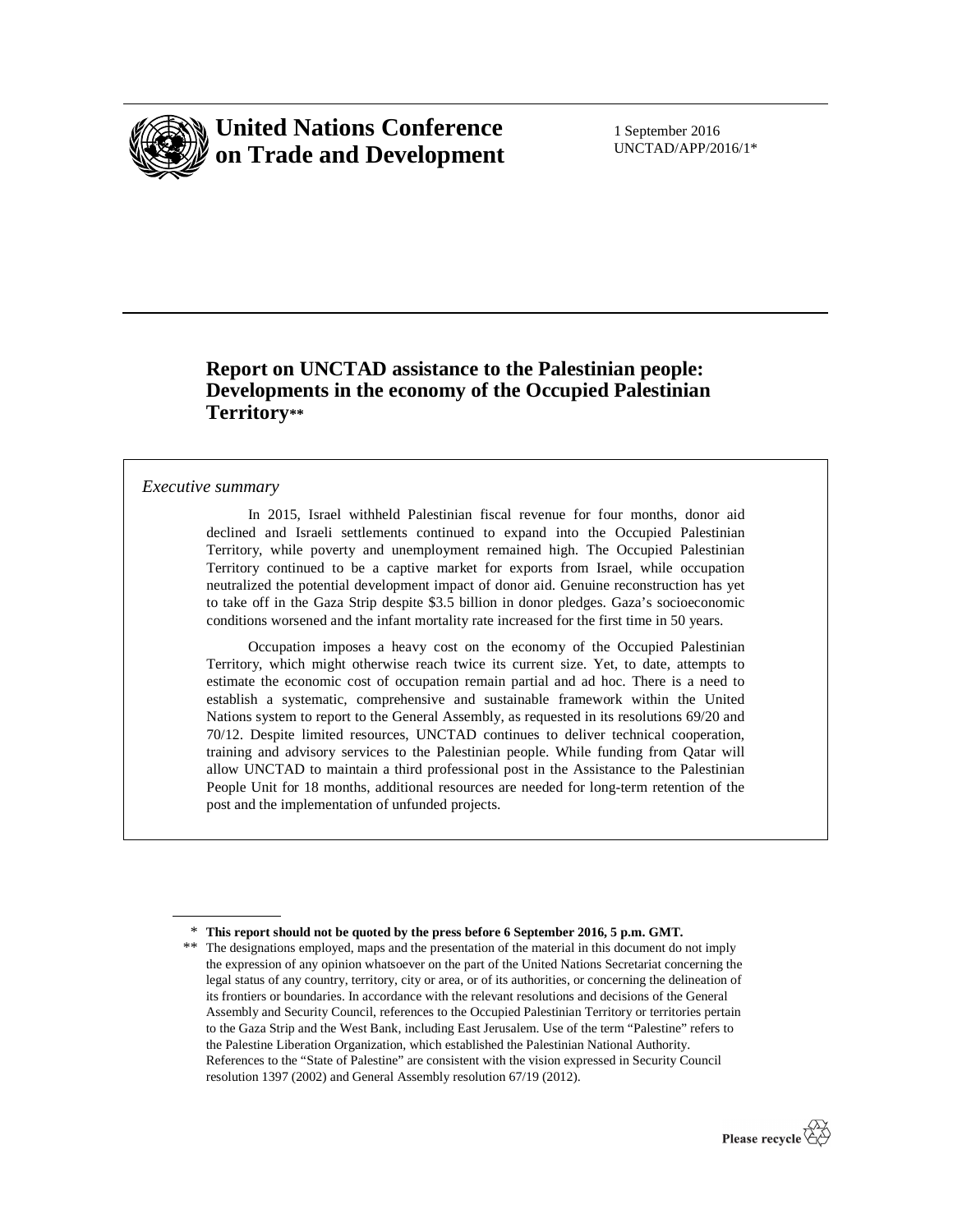### **I. Impact of the 2014 recession persists into 2015**

1. 2015 was yet another difficult year for the Palestinian people. With weak recovery from the 2014 recession, gross domestic product (GDP) growth was too modest to improve per capita income. The impact of the 2014 recession, triggered by the Israeli military operation in Gaza, persisted into 2015. In the West Bank, growth decelerated from 5.3 to 2.5 per cent in 2014–2015, while in Gaza, following a 15 per cent contraction in 2014, growth was a mere 6.8 per cent in 2015, which was too weak given the vast grounds the local economy had lost during the last decade. The 3.5 per cent overall rate of economic growth in the Occupied Palestinian Territory leaves per capita income stagnant and still lower than its 2013 level, prior to the Israeli military operation in Gaza.

2. The main reasons for the 2015 stagnation were the decline in foreign aid; the suspension by Israel of clearance revenue transfers to the Palestinian National Authority (PNA) in the first four months of 2015; the slow pace of reconstruction in Gaza due to continuing restrictions by Israel on imports that are essential for reconstruction; and low levels of disbursement by donors.

3. The observed GDP growth in Gaza was not in any way related to enhancing productive capacities to pave the way for sustainable development. Growth in Gaza was concentrated in the construction sector, and geared to rebuilding infrastructure destroyed during the Israeli military operation in 2014, rather than on gaining new ground. In the West Bank, the modest level of growth was concentrated in the services sector and wholesale and retail trade, while agriculture and manufacturing both contracted in 2015.

4. The weak GDP growth in the Occupied Palestinian Territory is unsustainable as it is driven by consumption, facilitated by an expansion in bank credit to PNA and its public employees. Credit to the private sector grew by nearly 19 per cent in 2015, while bank credit extended to PNA increased by 17.5 per cent, as the private credit-to-deposits ratio has nearly doubled in the last four years. However, such credit was concentrated on construction and consumer loans; the productive sectors of the economy were excluded from credit expansion.

### **A. Permanent unemployment crisis persists and food insecurity expands**

5. In 2015, high unemployment persisted despite a low labour force participation rate of 46 per cent. This means that if discouraged workers who dropped out of the labour force are taken into account, the official rate of unemployment is much higher. The unemployment rate in the Occupied Palestinian Territory was 26 per cent in 2015, compared to 12 per cent in 1999, prior to the tightening of restrictions on movement and access of Palestinian labour and goods (table 1). According to the Palestinian Central Bureau of Statistics (PCBS), a modest reconstruction process boosted the labour market in Gaza, and unemployment declined by 9 percentage points to the still high level of 38 per cent in 2015. In the West Bank, due to weak growth, unemployment increased by one percentage point to 19 per cent.

6. Full control of Area C (61 per cent of West Bank area) by Israel, other restrictions and the blockade imposed on Gaza have generated a permanent unemployment crisis in the Occupied Palestinian Territory. Lack of employment opportunities in the domestic economy forces thousands of unemployed Palestinians to seek employment in Israel and in settlements in low-skill, low-wage manual activities. In 2015, nearly 12 per cent of employed Palestinians worked in Israel and in settlements (table 1). Employment in Israel and Israeli settlements accounted for 16 per cent of the employed population in the West Bank. However, this figure is problematic, as a significant number of Palestinians working in Israel are not able to obtain a work permit and therefore lack legal protection.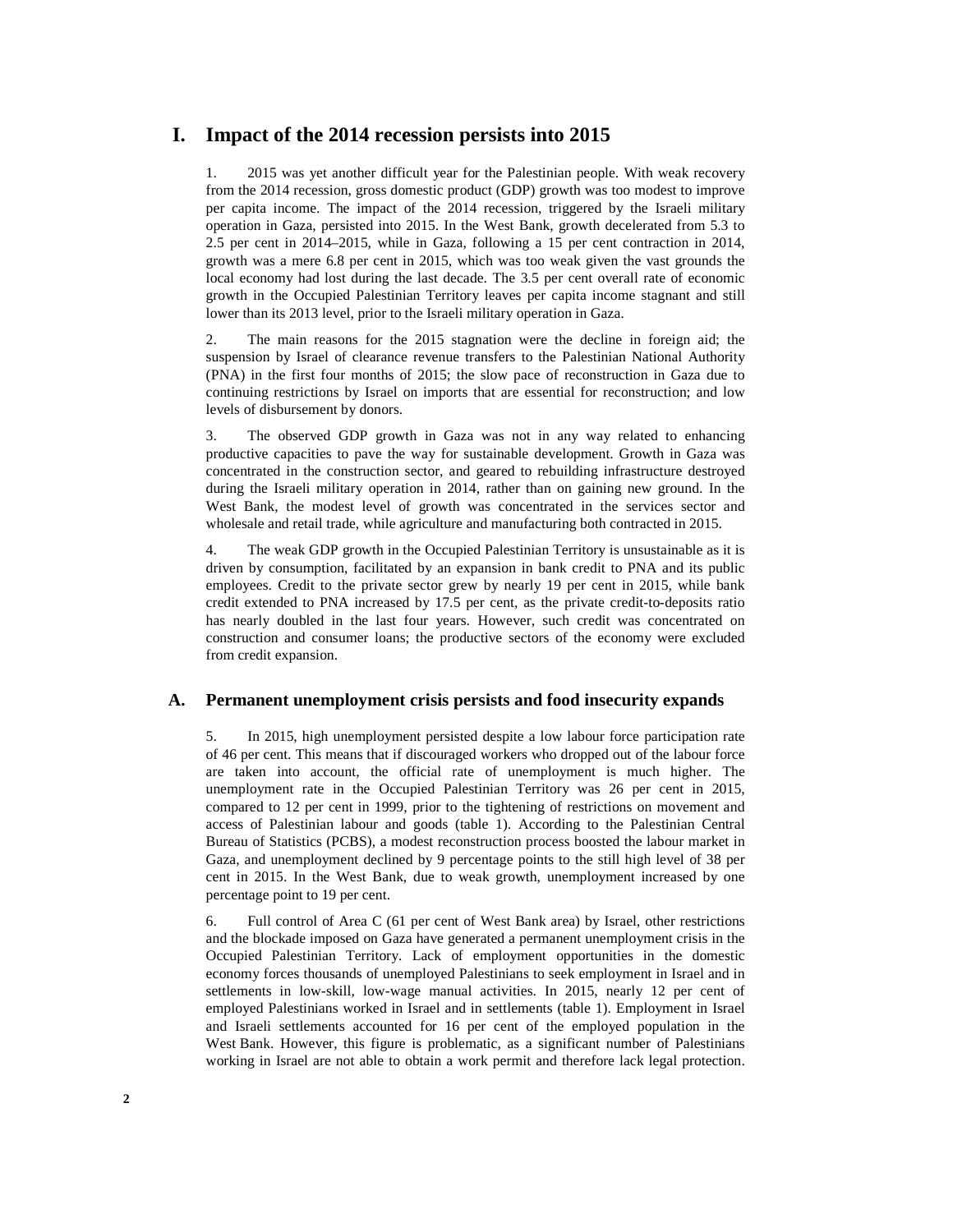Without the employment in Israel and Israeli settlements, unemployment in the West Bank would be in the range of 35 per cent, a rate as high as that in Gaza. This forced dependence on employment in Israel and in settlements magnifies the vulnerability of the Palestinian economy to political shocks, as Israel can at any time bar Palestinian workers, even those with Israeli permits, from entering Israel and settlements.

7. Weak economic growth and high unemployment have deepened chronic food insecurity. Recent data show that two thirds of Palestinians are affected by food insecurity, with 33 per cent food-insecure, 21 per cent marginally secure and 13 per cent vulnerable to insecurity (Office of the United Nations Special Coordinator for the Middle East Peace Process (UNSCO), 2016). In 2016, 1.1 million people (21 per cent of the population) in the West Bank and 1.3 million people (73 per cent of the population) in Gaza need some form of humanitarian assistance.

8. House demolition continued in 2015 and accelerated in early 2016, with 587 Palestinian structures demolished between September 2015 and April 2016, while construction of 1,800 housing units in Israeli settlements was initiated and greater expansion planned for 2016. The long-term trend of annexation of Palestinian land also continued. In March 2016, Israel declared 2,342 dunums of land south of Jericho as State land (UNSCO,  $2016$ ).<sup>1</sup> At present, there are approximately 142 settlements in the West Bank, which brings the number of Israeli settlers to about 21 per cent of the Palestinian population of the West Bank (PCBS, 2016).

9. In April 2016, the Secretary-General of the United Nations advised the Security Council that demolition of Palestinian homes and businesses in the West Bank was continuing at an alarming rate. By early April, the number of Palestinian structures demolished had exceeded the total of those destroyed in 2015, displacing 840 people, while accelerated settlement activity created facts on the ground and cast doubt on Israel's commitment to a two-State solution (United Nations, 2016).

### **B. Fiscal sustainability is unlikely without rolling back occupation**

10. In 2015, PNA continued its ongoing efforts (since 2008), to narrow the budget deficit. These efforts have been implemented in an unfavourable politico-economic environment characterized by recurrent and costly confrontations, a small tax base, lack of sovereignty over 60 per cent of the West Bank, an unfavourable fiscal situation in Gaza and the leakage of hundreds of millions of dollars of Palestinian fiscal revenues to Israel (UNCTAD, 2014a).

11. In 2015, PNA succeeded in reducing the overall fiscal deficit to 11 per cent of GDP, down from 27 per cent in 2006 (table 1). Total revenue grew by 9 per cent, to 22 per cent of GDP. However, the potentially positive effects of revenue growth were offset by a 30 per cent decline in donor aid. The \$800 million in donor aid received covered 55 per cent of the \$1.45 billion budget deficit and PNA financed the ensuing \$650 million gap through the accumulation of arrears. Its net borrowing from domestic banks increased by \$163 million, inflating total domestic and external debt to \$2.5 billion by the end of 2015. This will add pressure on future PNA budgets as arrears, loans and interest fall due.

12. Following recent trends, donor aid was mainly used for budget support, with near total neglect for development support. Only 11 per cent of donor aid financed development expenditure (World Bank, 2016a). Consequently, PNA was unable to reverse the downward trend of public investment, which has recently been around 2 per cent of GDP.

 $\overline{a}$ 

<sup>&</sup>lt;sup>1</sup> One dunum equals 1,000 square metres.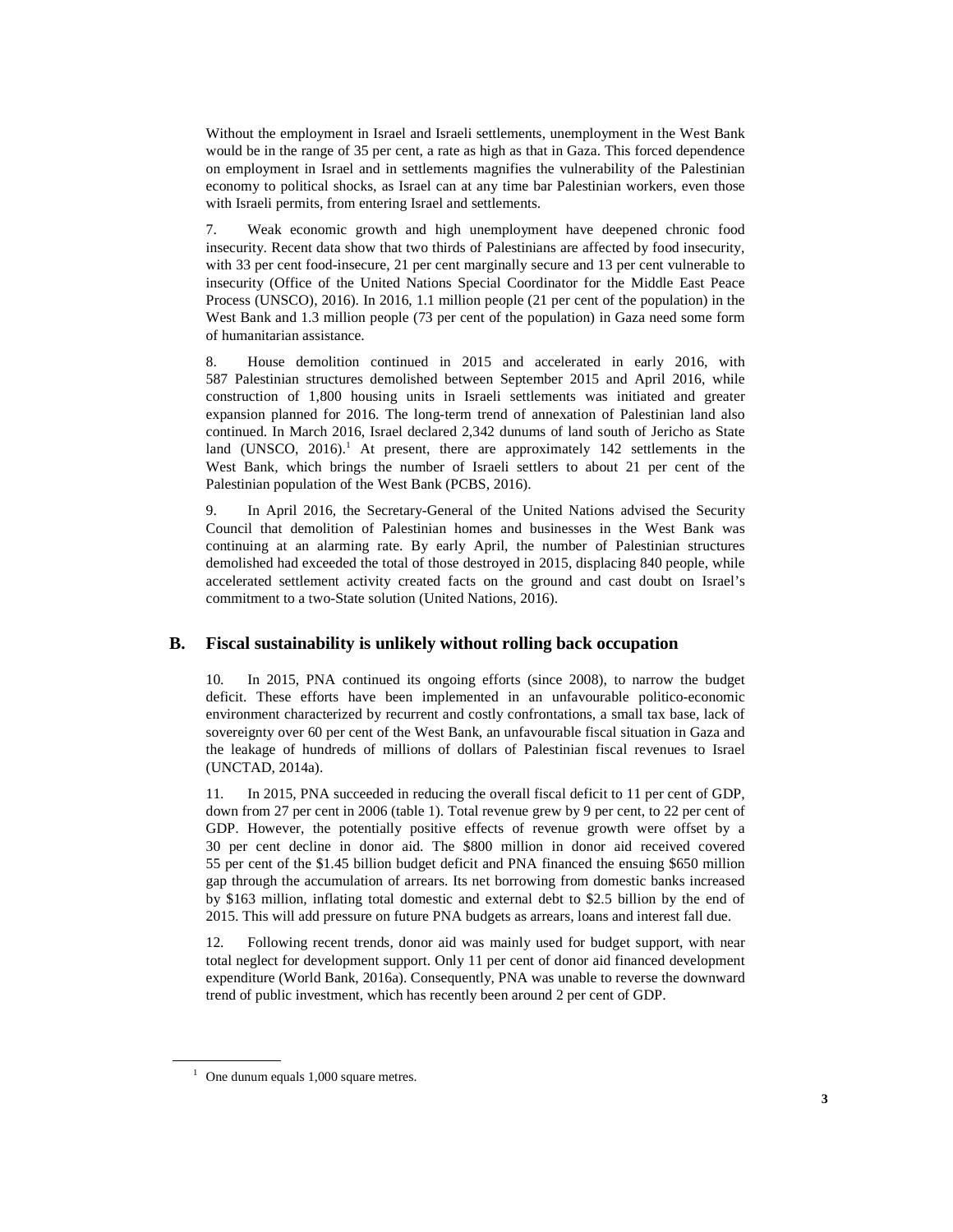|                                                                                                                          | 1995    | 1999    | 2002    | 2006    | 2010    | 2013    | $2014*$ | 2015*   |
|--------------------------------------------------------------------------------------------------------------------------|---------|---------|---------|---------|---------|---------|---------|---------|
| Macroeconomic performance                                                                                                |         |         |         |         |         |         |         |         |
| Real gross domestic product growth (percentage)                                                                          | 7.1     | 8.3     | $-12.5$ | $-3.9$  | 8.1     | 2.2     | $-0.2$  | 3.5     |
| Gross domestic product nominal (millions of dollars)                                                                     | 3 2 8 3 | 4 2 7 1 | 3 5 5 6 | 4910    | 8913    | 12476   | 12716   | 12677   |
| Gross national income (millions of dollars)                                                                              | 3723    | 5 0 2 5 | 3 7 7 5 | 5 3 3 3 | 9 5 12  | 13 636  | 14 198  | 14 0 59 |
| Gross national disposable income (millions of dollars)                                                                   | 4 1 2 2 | 5 3 9 8 | 4 8 2 6 | 6 6 24  | 11 503  | 14 8 25 | 15 388  | 15 250  |
| Gross domestic product per capita nominal (dollars) <sup>a</sup>                                                         | 1427    | 1 5 5 3 | 1 1 8 2 | 1449    | 2 3 3 9 | 2992    | 2 9 6 0 | 2866    |
| Gross national income per capita nominal (dollars)                                                                       | 1618    | 1827    | 1 2 5 5 | 1 5 7 3 | 2496    | 3 2 7 1 | 3 3 0 5 | 3 1 7 8 |
| Real gross domestic product per capita growth<br>(percentage)                                                            | $-0.2$  | 4.8     | $-15.0$ | $-6.8$  | 5.0     | $-0.8$  | $-3.1$  | 0.5     |
| Real gross national income per capita growth<br>(percentage)                                                             | 0.5     | 4.7     | $-16.1$ | $-5.4$  | 2.7     | 0.5     | $-1.9$  | $-0.2$  |
| <b>Population and labour</b>                                                                                             |         |         |         |         |         |         |         |         |
| Population (millions) <sup>b</sup>                                                                                       | 2.34    | 2.96    | 3.23    | 3.61    | 4.05    | 4.42    | 4.55    | 4.68    |
| Unemployment (percentage)                                                                                                | 18.2    | 12.0    | 31.2    | 23.7    | 23.7    | 23.4    | 26.9    | 25.9    |
| Total employment (thousands)                                                                                             | 417     | 588     | 452     | 636     | 743     | 883     | 913     | 959     |
| In public sector                                                                                                         | 51      | 103     | 105     | 147     | 178     | 203     | 209     | 211     |
| In Israel and settlements                                                                                                | 68      | 135     | 42      | 55      | 78      | 99      | 107     | 112     |
| Fiscal balance (percentage of gross domestic product)                                                                    |         |         |         |         |         |         |         |         |
| Revenue net of arrears/clearance withheld                                                                                | 13.0    | 23.4    | 8.2     | 25.0    | 21.6    | 18.5    | 22.1    | 22.2    |
| Current expenditure                                                                                                      | 15.0    | 22.1    | 28.0    | 46.4    | 34.5    | 29.6    | 32.5    | 31.8    |
| Total expenditure                                                                                                        | 25.1    | 29.3    | 34.2    | 52.1    | 39.6    | 31.1    | 34.6    | 33.6    |
| Overall balance (commitment basis)                                                                                       | $-12.1$ | $-5.9$  | $-26.0$ | $-27.1$ | $-17.9$ | $-12.6$ | $-12.5$ | $-11.4$ |
| <b>External trade</b>                                                                                                    |         |         |         |         |         |         |         |         |
| Net current transfers (millions of dollars)                                                                              | 400     | 373     | 1 0 5 1 | 1 2 9 1 | 1991    | 1 1 8 9 | 1 1 9 0 | 1 1 9 1 |
| Exports of goods and services (millions of dollars)                                                                      | 562     | 752     | 478     | 736     | 1 3 6 7 | 2072    | 2 1 7 2 | 2 3 2 3 |
| Imports of goods and services (millions of dollars)                                                                      | 2 4 4 1 | 3 3 6 4 | 2 2 3 4 | 3 683   | 5 2 6 4 | 6 804   | 7 2 0 9 | 7501    |
| Trade balance (millions of dollars)                                                                                      | $-1879$ | $-2612$ | $-1756$ | $-2947$ | $-3897$ | $-4732$ | $-5037$ | $-5179$ |
| Trade balance (percentage of gross domestic product)                                                                     | $-57.2$ | $-61.2$ | $-49.4$ | $-60.0$ | $-43.7$ | $-37.9$ | $-39.6$ | $-40.8$ |
| Trade balance with Israel (millions of dollars)                                                                          | $-922$  | $-1598$ | $-886$  | $-1887$ | $-2737$ | $-3167$ | $-2920$ | $-2748$ |
| Trade balance with Israel (percentage of gross domestic<br>product)                                                      | $-28.1$ | $-37.4$ | $-24.9$ | $-38.4$ | $-30.7$ | $-25.4$ | $-23.0$ | $-21.7$ |
| Palestinian National Authority trade with Israel/total<br>Palestinian National Authority trade (percentage) <sup>c</sup> | 83.5    | 67.5    | 56.9    | 64.4    | 66.6    | 60.4    | 56.7    | 55.3    |
| Palestinian National Authority trade with Israel/total<br>Israeli trade (percentage) <sup>c</sup>                        | 4.2     | 3.7     | 1.8     | 2.2     | 2.7     | 2.9     | 2.9     | 3.1     |

Table 1 **Economy of the Occupied Palestinian Territory: Key indicators<sup>a</sup>**

*Sources*: Israel Central Bureau of Statistics; PCBS; Palestinian Ministry of Finance.

\* Preliminary estimates.

a While the new sheqel value of nominal GDP increased in 2015, its dollar value does not show this increase

due to changes in the dollar-new sheqel exchange rate.

<sup>b</sup> Except for the population figures, all data exclude East Jerusalem, due to the fact that PCBS has no access to the city.

 $\mathbf c$ Israeli and Palestinian trade data refer to goods and non-factor and factor services.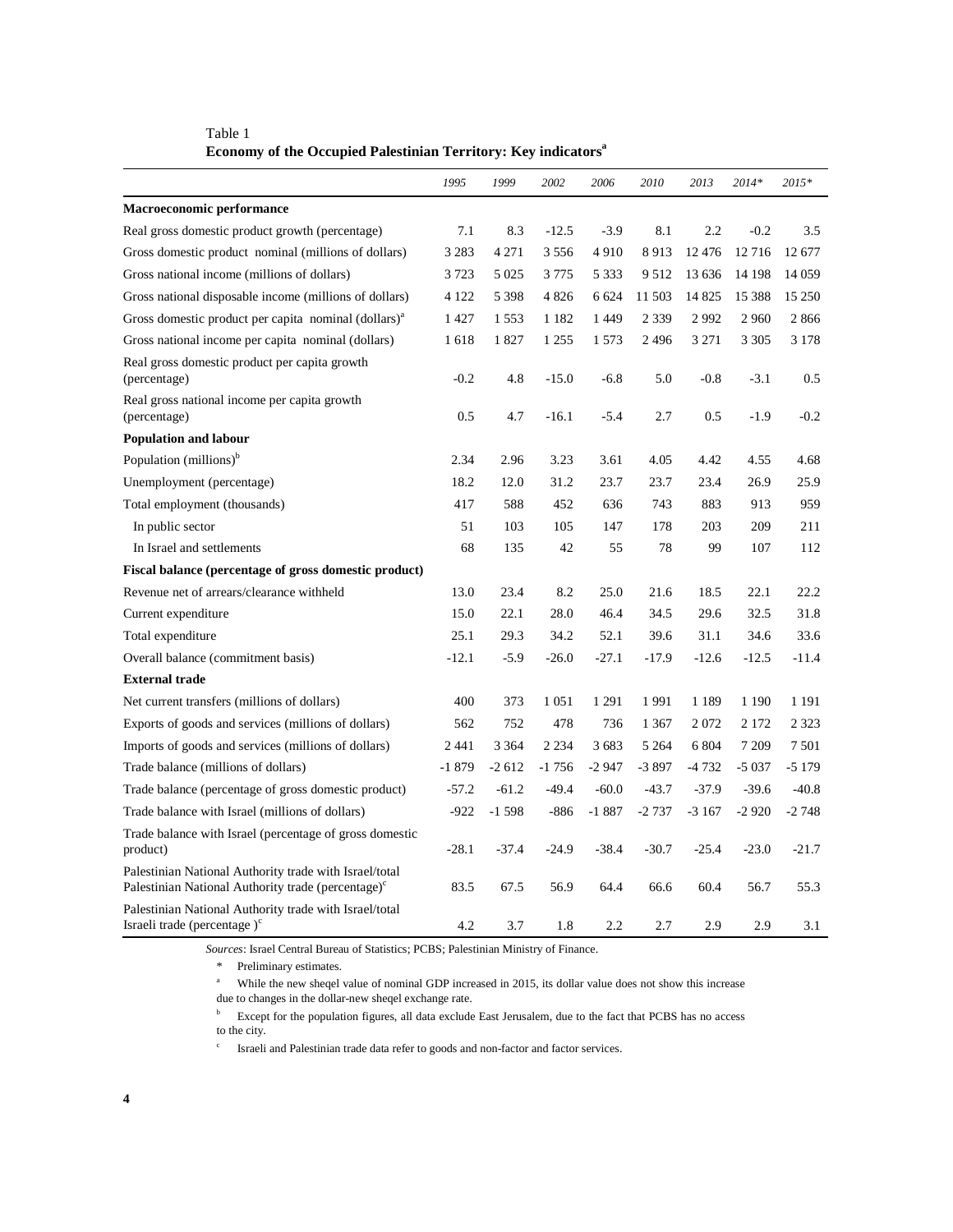13. Despite the repeated withholding of Palestinian clearance revenue (see paragraph 16) by Israel since 1994, the heavy fiscal cost of occupation and the reorientation of public expenditure to meet emergency and humanitarian needs, PNA has managed to consistently narrow the deficit-to-GDP ratio. This suggests that its fiscal management is relatively sound and that the chronic fiscal crisis is mainly caused by occupation. However, this is not recognized by PNA development partners, who continue to implicitly, and at times explicitly, suggest that PNA reforms alone can achieve fiscal sustainability.

14. UNCTAD analysis of the Palestinian fiscal crisis continues to set the agenda of the Palestinian economic policy discourse. Pioneering research on Palestinian fiscal leakage to Israel by UNCTAD (2011a; 2012; 2014a) has been most recently cited by the International Monetary Fund (2016), Office of the Quartet Representative (2016) and World Bank (2016a). These three agencies formed a task force to study this problem and facilitate a resolution. UNCTAD work also led to the commencement of negotiations between Israel and PNA on this problem. An agreement was reached whereby Israel will transfer \$128 million to cover some of the losses accumulated over the years by the Authority. Furthermore, the Palestinian fiscal leakage was a prominent topic at the April 2016 meeting of the Ad Hoc Liaison Committee (see http://www.lacs.ps/article.aspx?id=6), and its chair's summary emphasized the great potential in Israel and PNA closing fiscal leakages and addressing revenue losses under the current arrangements (Ad Hoc Liaison Committee, 2016).

15. The combination of stricter occupation and declining donor aid constrain economic growth and may roll back PNA achievements in building the institutions required for a well-functioning economy to underpin a viable future State. Fiscal compression, under conditions of worsening occupation, necessitated by declining donor aid, could lead to painful and unpredictable consequences.

### **C. Excessive handling fees on Palestinian imports**

16. In accordance with the Protocol on Economic Relations signed in Paris in 1994 (Paris Protocol), Israel collects value added tax on Palestinian imports from Israel, and clears Palestinian imports transiting through Israel's ports, collects customs and value added tax on these imports and transfers (clears) this tax revenue to PNA. Israel's control of clearance revenue, which accounts for about three fourths of PNA revenue, enables it to exercise undue control over Palestinian fiscal affairs. UNCTAD reports and studies have highlighted the consequences of Israel's recurrent withholding of Palestinian clearance revenue; the last such withholding occurred in the first four months of 2015 following the PNA decision to join the International Criminal Court. This clearance arrangement also results in the annual leakage of hundreds of millions dollars of Palestinian fiscal revenue to Israel (International Monetary Fund, 2016; UNCTAD, 2014a; World Bank, 2016).

17. This process also involves unjustifiably high handling fees charged by Israel for collecting taxes on Palestinian imports on behalf of PNA. The administrative handling fee was set in 1995 at 3 per cent of clearance revenue, to be deducted before Israel transfers the remainder to PNA. However, while Palestinian imports recently represented 6 per cent of all imports handled by the customs and value added tax department of Israel, fees deducted by Israel financed one third of the department's budget. If the handling fees were proportional to the share of Palestinian imports in total imports handled by the department, they would drop from 3 to 0.6 per cent of total clearance revenue and would have prevented \$50 million (1.7 per cent of Palestinian revenue) worth of overpayment to Israel in 2014 (World Bank, 2016).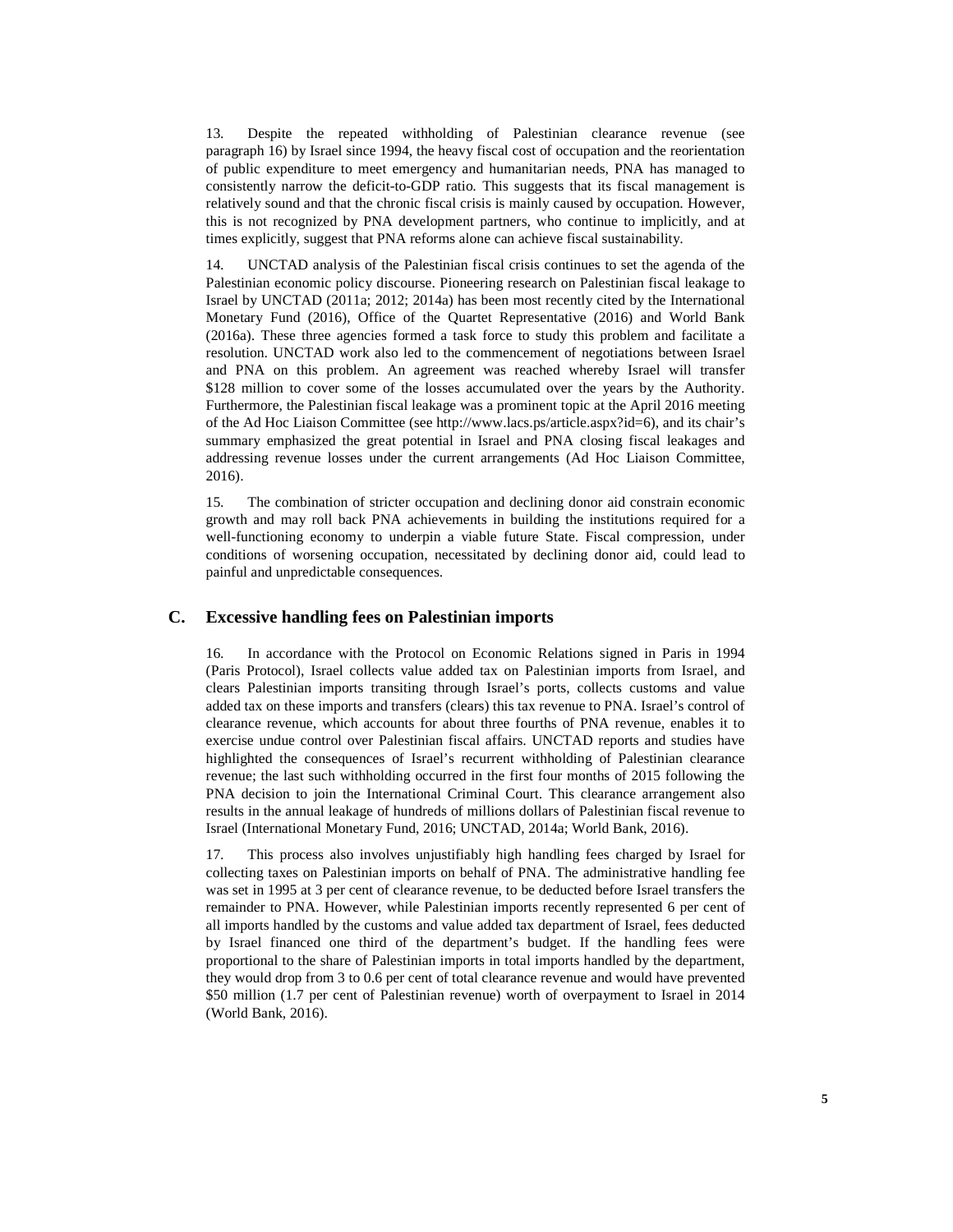### **D. Massive trade deficit with Israel**

18. In 2015, the exports-to-GDP ratio increased from 17 to 18 per cent, while the imports-to-GDP ratio jumped from 56 to 59 per cent despite the dampening effects of slow GDP growth and lower global fuel prices (table 1). Consequently, the trade deficit expanded to \$5.2 billion, or 41 per cent of GDP, reflecting a weakened tradable goods sector and deep dependence on imports, especially those from Israel.

19. Despite restrictions on trade, the Palestinian economy remains highly open, with total trade accounting for 77 per cent of GDP. However, this openness is largely with Israel, which alone accounts for 55 per cent of total Palestinian trade. On the other side of this asymmetric trade dependence, the Occupied Palestinian Territory accounts for a modest 3 per cent of total Israeli trade.

20. The one-sided customs union, enshrined in the Paris Protocol, and obstacles to trade and productive activities effectively render the Occupied Palestinian Territory a captive market for exports from Israel. In recent years, Israel accounted for more than 70 per cent of Palestinian imports and absorbed about 85 per cent of Palestinian exports. In 2015, the Palestinian trade deficit with Israel accounted for 54 per cent of the total Palestinian trade deficit and stood at 230 per cent of net current transfers.

21. The efficacy of international aid to the Palestinian people has been nullified by occupation, which either eliminates Palestinian productive activities or renders them uncompetitive by elevating production and transaction costs. However, there exists a strong correlation (0.71) between donor aid and Israel's trade surplus with the Occupied Palestinian Territory (Hever, 2015). Israel's large trade surplus with the captive market of the Occupied Palestinian Territory (table 1) is largely financed by donor aid, remittances and the income of Palestinians working in Israel and in settlements.

#### **E. Slow reconstruction in Gaza and disregard for the productive base**

22. Israel's blockade of Gaza, in its ninth year, continues to exert a heavy toll. The population of Gaza is locked in, denied access to the West Bank and the rest of the world. Even people in need of medical treatment are not allowed to travel to obtain essential health care. The blockade has affected Gaza's once vibrant export sector. In 2015, a monthly average of 113 truckloads of goods were allowed to exit, equivalent to 27 per cent of monthly exports from Gaza in 2006, before the blockade was tightened (UNSCO, 2016).

23. A prominent element of Israel's restrictions on Palestinian productive activities is the dual-use list, which prohibits the importation of civilian goods deemed by Israel as potentially having other, harmful uses. The list includes essential factors of production, raw materials, agricultural fertilizers, telecommunications equipment, steel, pipes, spare parts and other capital goods. Recently, more items have been added to the list, and the thickness of wood classified as dual-use has been reduced from 5 to 3 cm, then to 1 cm. This has farreaching implications for Gaza's furniture industry, among other harmful effects. Enforcement of the stringent dual-use restrictions obstructs reconstruction efforts, raises production costs and forces Palestinian firms out of business.

24. The Cairo Conference on Palestine – Reconstructing Gaza was convened in October 2014 to address the devastation of the Israeli military operation that took place during the conflict in July and August 2014. However, the pace of reconstruction has been disappointing. Of the \$3.5 billion in pledges made by donors at the conference, only 40 per cent had been disbursed by April 2016. As a result of the slow pace of disbursements, and Israel's restrictions on imports, 91 per cent of the houses destroyed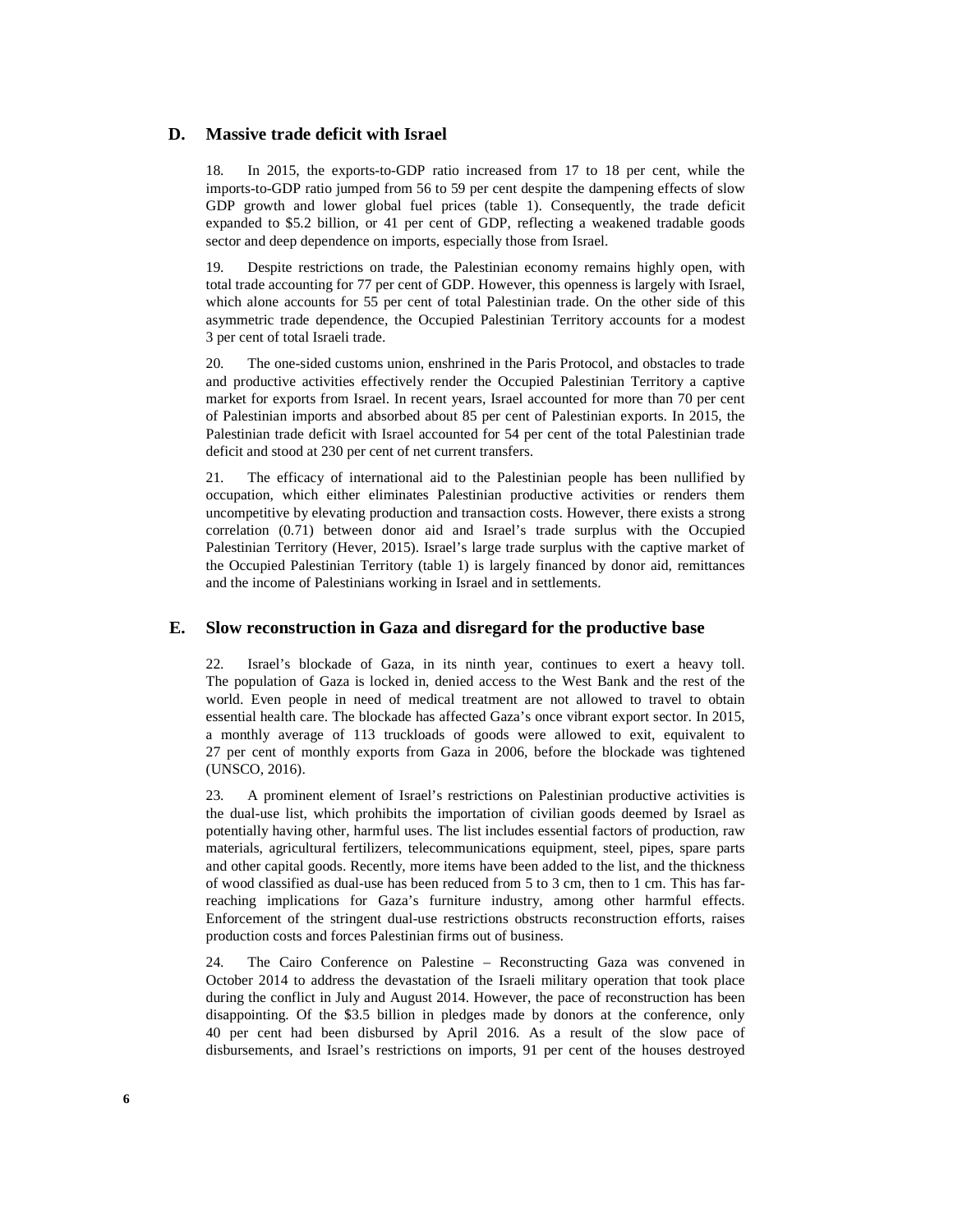during the operation have not been rebuilt and 75,000 people remain displaced nearly two years after the end of the operation.

25. A shocking indicator of the grim situation in Gaza is the rising infant mortality rate, one of the best indicators for the health of a community. Infant mortality has risen for the first time in 50 years. The rate of neonatal mortality has also risen significantly, from 12 per 1,000 live births in 2008 to 20.3 in 2013. According to the United Nations Relief and Works Agency for Palestine Refugees in the Near East (2015), progress in combating infant mortality does not usually reverse. The trend in Gaza is unprecedented and rarely observed outside communities affected by HIV epidemics.

### **F. Darkness falls upon Gaza**

 $\overline{a}$ 

26. As a result of damage to Gaza's sole power plant during the Israeli military operation in 2014, as well as restrictions on the importation of critical inputs and spare parts, the power plant has been operating at less than half its capacity of 200 MW, while current demand is 450 MW (Office of the Quartet Representative, 2016).

27. In 2015, Gaza's electricity crisis deepened and took a toll on every aspect of public and personal life. The United Nations Office for the Coordination of Humanitarian Affairs (2015) highlighted some consequences of the energy crisis, including the following:

 (a) Up to 90 million litres of partially treated sewage is discharged daily into the Mediterranean Sea;

- (b) Waiting time for some surgeries can be as long as 18 months;
- (c) Malfunctioning of sensitive and life-saving medical equipment is recurrent;

 (d) More than 70 per cent of households are supplied with piped water for only 6–8 hours every 2–4 days, resulting in serious distress to households, not least due to the fact that essential housework must be completed during the erratic times when electricity and water are supplied.

28. Full recovery of the Gaza Strip is challenging without a lifting of the blockade, which collectively negatively affects the entire 1.8 million population of Gaza and deprives them of their economic, civil, social and cultural rights, as well as the right to development.

### **II. Economic cost of occupation for the Palestinian people**

29. It must be emphasized that any estimation of the economic cost of occupation should not be perceived as an attempt to put a price tag on occupation or set a substitute for ending occupation. Furthermore, not all occupation-related costs can be evaluated monetarily.

No monetary value can be assigned to the distress caused by the destruction and loss of life, community, culture, shelter and homeland. Therefore, assessment of the economic cost of occupation for the Palestinian people is, at best, a partial measurement of losses incurred since the onset of occupation and an essential step towards ending the occupation and reversing its distortions.

30. In its note to the General Assembly in 2015, UNCTAD indicated that military occupations typically involve the exploitation, impoverishment, marginalization and displacement of the occupied people, as well as the destruction of their assets and appropriation of their resources.<sup>2</sup> Equally damaging are measures and policies by the occupying Power that undermine the capacity of occupied people to access and utilize their

 $^2$  A/70/35, annex I – economic costs of the Israeli occupation for the Palestinian people, pages 28–32.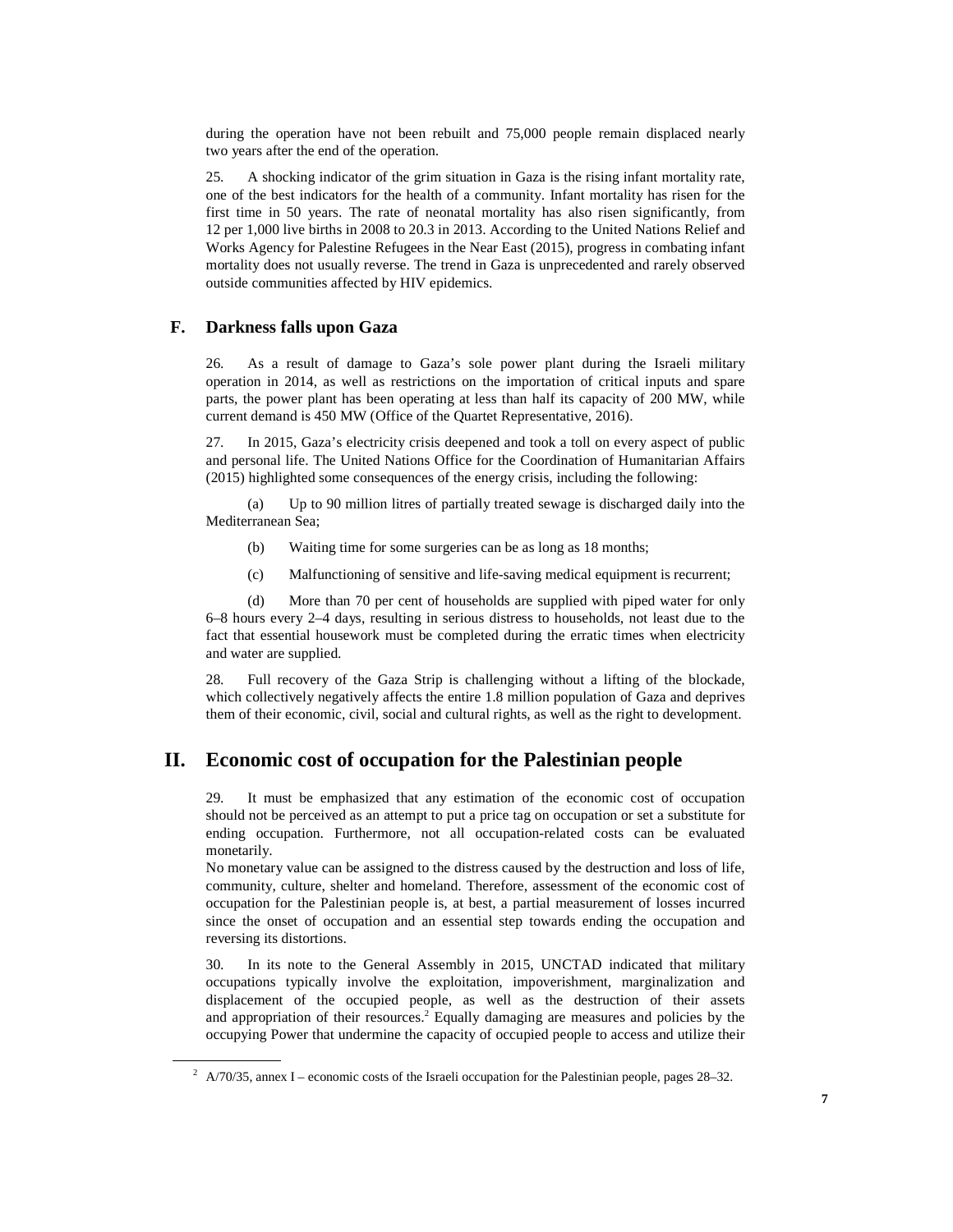resources, move freely within their homelands and conduct normal trade, economic and social transactions with neighbours and trading partners.

31. Such measures may not only deprive a people under occupation of their freedom, land and resource, but also of their internationally recognized human right to development and the ability to produce, and thus force them to consume products produced by the occupying Power. The denial of the right to development of a current generation of occupied people also entails denial of the rights of future generations to safe water, food security, education, work and many other basic human and economic rights.

32. In the Occupied Palestinian Territory, following the onset of occupation in June 1967, Israel assumed full control of the Palestinian economy until the establishment of PNA in 1994. However, PNA and the Palestinian people have not had full sovereign control over their economy, due to many reasons, chief among which are the following two factors:

 (a) The Gaza Strip and West Bank, including East Jerusalem, remain under occupation, with tight restrictions on the movement of people and goods; systematic erosion and destruction of the productive base; losses of land, water and other natural resources; a fragmented domestic market and separation from international markets; a tight blockade on Gaza since 2007; the expansion of Israeli settlements; construction of the Separation Barrier and closure policy in the West Bank; and the isolation of East Jerusalem from the rest of the Occupied Palestinian Territory;

 (b) The Paris Protocol was intended to define the Palestinian economic policy framework for the five years (interim period) following the establishment of PNA in 1994, yet two decades on, the Protocol continues to restrict the policy space available to Palestinian policymakers (UNCTAD, 2009), reinforce a quasi customs union and ensure Palestinian economic dependence on Israel.

### **A. Deformation of the economic structure and low productivity**

33. Such constraints have placed Palestinian agricultural and industrial producers at marked disadvantage in Palestinian and external markets (UNCTAD, 2011b) and set in motion a continuous process of de-agriculturalization and de-industrialization, thereby depriving the Palestinian people of their ability to produce, and cultivating dependence on aid and on Israel's economy. The structural deformation of the economy of the Occupied Palestinian Territory in the past four decades is shown in figure 1; in 1975–2014, the contribution of the tradable goods sector (agriculture and industry) to GDP dropped by half, from 37 to 18 per cent, while its contribution to employment decreased from 47 to 23 per cent. This may be explained by the fact that the agricultural and industrial sectors are comparatively more vulnerable to the confiscation of Palestinian land and natural resources and Israel's restrictions on the movement of labour and goods.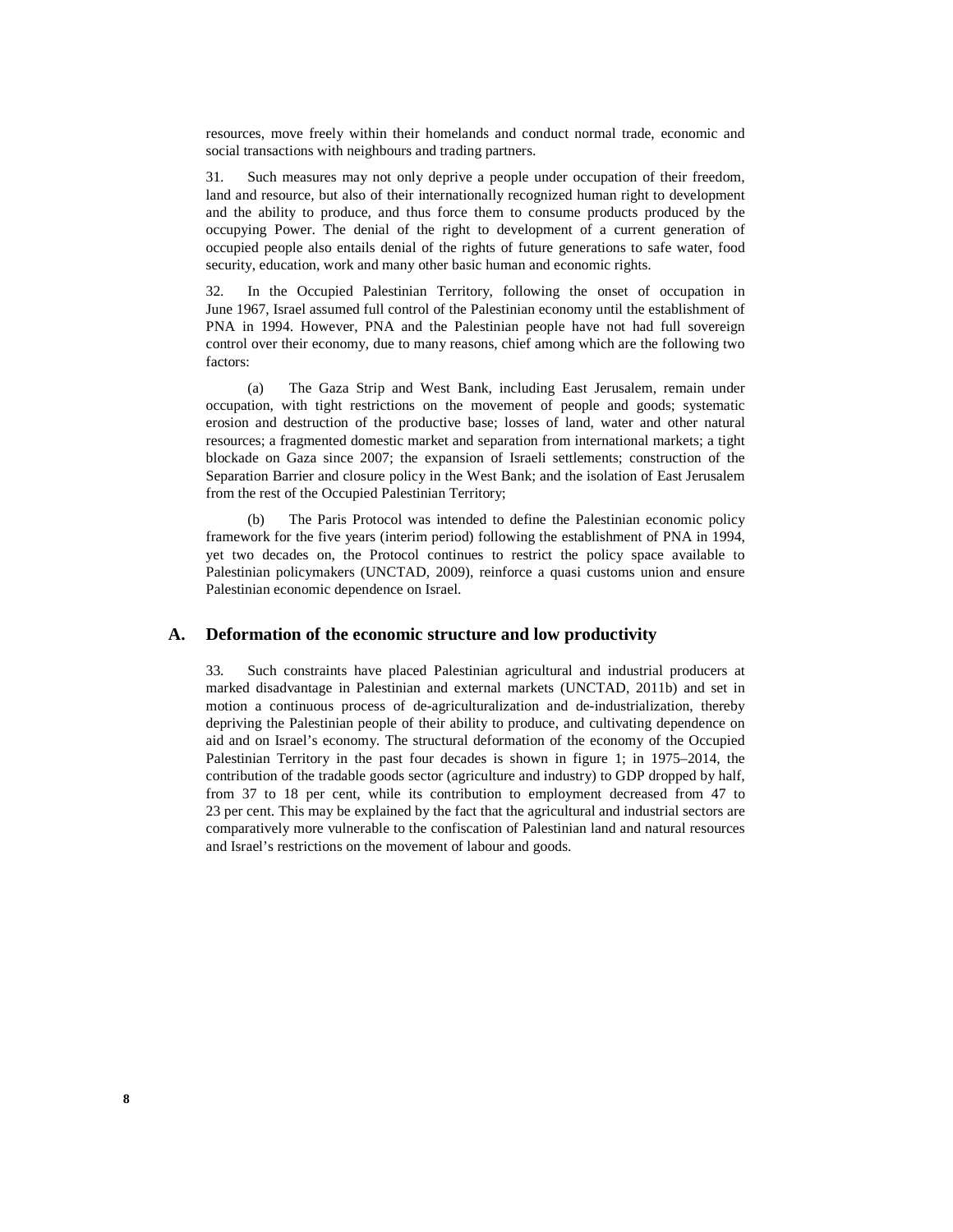#### Figure 1 **Structural deformation of the economy of the Occupied Palestinian Territory, 1975–2014**  (Percentage)

 *Sectoral share of the economy: Real gross domestic product at factor cost (base year=2004)* 



*Source*: UNCTAD secretariat calculations, based on data from PCBS.

34. Since the onset of occupation in 1967, the Occupied Palestinian Territory has lost access to more than 60 per cent of West Bank land and more than two thirds of grazing land. In Gaza, half of the cultivable area and 85 per cent of fishery resources are inaccessible to Palestinian producers. Furthermore, Israel has been extracting water above the level determined in article 40 of appendix I of the Oslo II Accord, signed on 28 September 1995 (see http://www.mfa.gov.il/mfa/foreignpolicy/peace/guide/ pages/the%20israeli-palestinian%20interim%20agreement%20-%20annex%20iii.aspx), and confiscates 82 per cent of Palestinian groundwater for use inside its borders or in its settlements, while Palestinians must import from Israel over 50 per cent of their water (UNCTAD, 2015a). The World Bank (2009) has noted that only 35 per cent of irrigable Palestinian land is actually irrigated, costing the economy 110,000 jobs and 10 per cent of GDP. Agricultural activities have therefore become less viable, and many farmers have been forced to abandon cultivation.

35. In the industrial sector, occupation and related uncertainty, and the restrictions on movement and access, have stifled investment and limited the Palestinian private sector to small-scale operations with low capital intensity and efficiency. The World Bank (2014) has indicated that microenterprises and small enterprises dominate Palestinian business, with 90 per cent of firms employing fewer than 20 workers. The small size of firms is correlated with capital intensity and low labour productivity. Labour productivity in small firms, at \$10,000, is only one third of that of large firms. In 1994–2010, the economy of the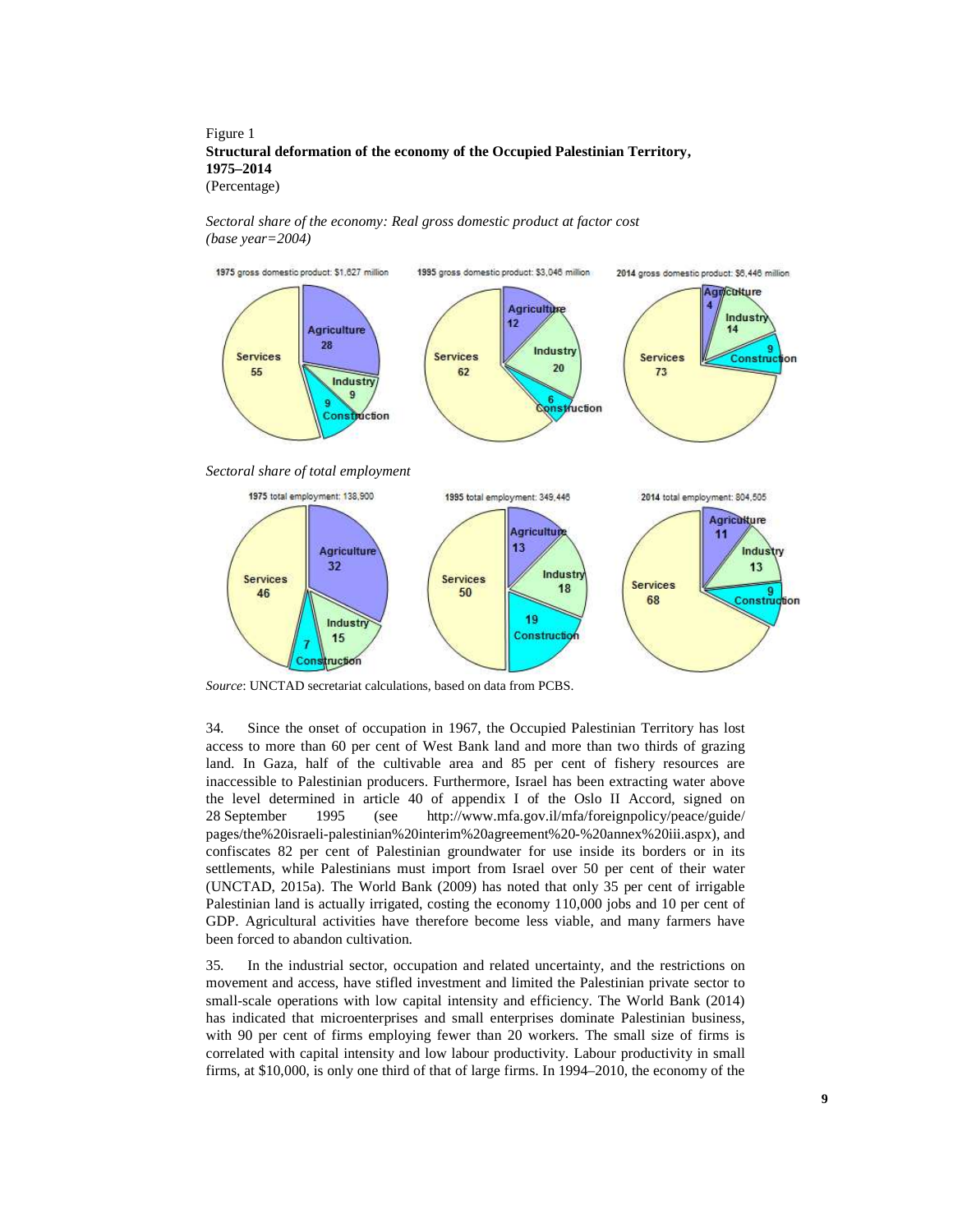Occupied Palestinian Territory experienced a steady technological regression, with a 0.5 per cent annual decline in total factor productivity. Had the pre-Oslo Accords growth trend continued, real GDP per capita in 2010 might have been 88 per cent higher (International Monetary Fund, 2011). In 2013–2015, the industrial sector witnessed further deterioration, indicated by a 9 per cent drop in the PCBS industrial production index.

36. The impact of occupation on productivity is illustrated by comparing the productivity levels of Palestinian firms in the West Bank, Gaza Strip and East Jerusalem. Productivity is highest in East Jerusalem as, under an effective annexation, its firms face comparatively lower levels of restrictions on access to markets and have a better supply of electricity and other inputs. Productivity per worker of the median Palestinian firm is \$23,000 in East Jerusalem, \$10,000 in the West Bank and \$6,800 in Gaza (World Bank, 2014). Save for the blockade and the systematic destruction of its infrastructure, there is no other plausible reason for firms in Gaza to be one third less productive than firms in East Jerusalem. The same reasoning applies to the productivity of firms in the West Bank, which is less than half of firms in East Jerusalem.

37. Palestinian economic indicators have deteriorated in the last two decades, with serious ramifications for the welfare of the Palestinian people. In 1995–2014, the population grew by 3.6 per cent annually, while real GDP per capita grew by only 1 per cent (table 2). In addition, productivity failed to grow and unemployment increased by 9 percentage points to 27 per cent. The trade deficit, at 40 per cent of GDP, continued to be extremely high, while economic dependence on Israel increased, as reflected in the greater share of Israel in the Palestinian trade deficit, which increased from 49 per cent in 1995 to 58 per cent in 2014 (see table 1). Despite efforts by PNA to reduce expenditure and undertake serious fiscal reforms, the budget deficit has not improved in the last 20 years. Reliance on donor support continued to be heavy, as reflected by the high level of current transfers, which currently hover around 10 per cent of GDP.

|                                          | Real GDP<br>per capita<br>(real 2004<br>dollars) | Population<br>(million) | Real average<br>productivity<br>(dollars) | Unemployment<br>rate<br><i>(percentage)</i> | Trade deficit<br><i>(percentage)</i><br>of GDP | Trade deficit<br>with Israel<br><i>(percentage)</i><br>of trade<br>deficit) | <b>Budget</b><br>deficit<br><i>(percentage)</i><br>of GDP | Net current<br>transfers<br>(percentage<br>of GDP |
|------------------------------------------|--------------------------------------------------|-------------------------|-------------------------------------------|---------------------------------------------|------------------------------------------------|-----------------------------------------------------------------------------|-----------------------------------------------------------|---------------------------------------------------|
| 1995                                     | 1 4 3 5                                          | 2.34                    | 7914                                      | 18.2                                        | $-57.2$                                        | 49.1                                                                        | $-12.1$                                                   | 12.2                                              |
| 2014                                     | 1737                                             | 4.55                    | 8 1 2 3                                   | 26.9                                        | $-39.6$                                        | 58.0                                                                        | $-12.5$                                                   | 9.4                                               |
| Average<br>annual change<br>(percentage) | 1.0                                              | 3.6                     | 0.1                                       |                                             |                                                |                                                                             |                                                           |                                                   |
| Period change<br>(percentage)            |                                                  |                         |                                           | 8.7                                         | 17.6                                           | 8.9                                                                         | $-0.4$                                                    | $-2.8$                                            |

 Table 2 **Economy of the Occupied Palestinian territory: Long-term changes, 1995–2014\*** 

*Source*: UNCTAD secretariat calculations, based on data from PCBS.

Except for the population figures, all data exclude East Jerusalem, due to the fact that PCBS has no access to the city.

38. Structural deformation is only one aspect of the economic cost of occupation for the Palestinian people. A comprehensive assessment of this cost requires a complicated, detailed, integrated and multisectoral process with various methodologies. It should be capable of estimating the direct and indirect economic costs of a number of losses including, but not limited to, the following: physical; water and other natural resources; opportunity and economic; microeconomic, macroeconomic and fiscal; human capital;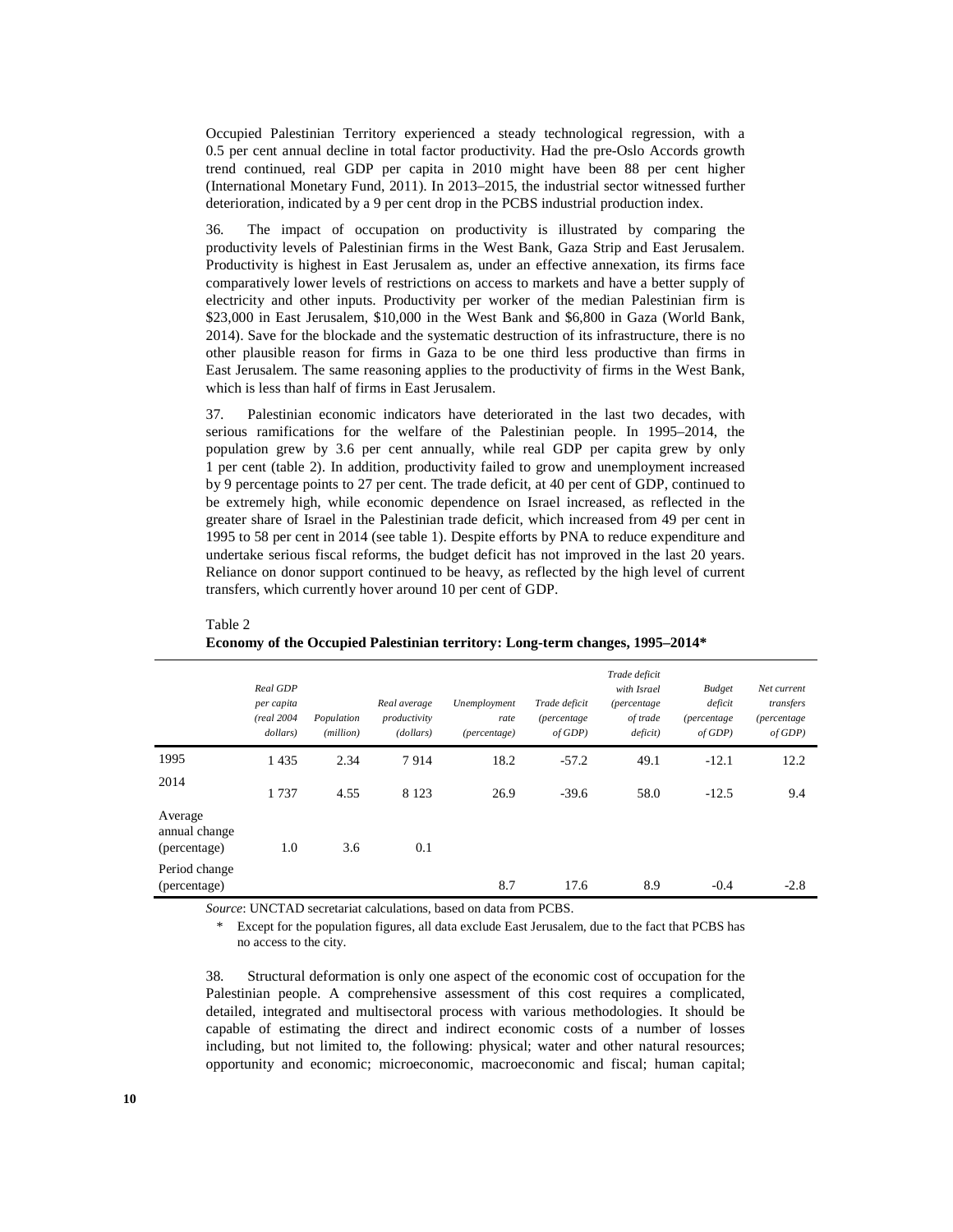community and neighbourhood; psychosocial. However, to date, all efforts made to quantify the economic cost of occupation have been done on ad hoc basis, mostly by UNCTAD. The following paragraphs note some of the salient points in the literature.

39. UNCTAD (2015b) indicated that in 2014, 9,333 productive Palestinian trees had been destroyed or vandalized, while in January 2015 alone another 5,600 trees had been vandalized. The same study noted that the direct damages of the three Israeli military operations that took place in Gaza between 2008 and 2014 had been at least three times the size of the GDP of Gaza. The total cost of these military operations was much higher if the indirect costs arising from lost human capital and the loss of future income streams from destroyed or damaged productive assets were taken into account.

40. UNCTAD (2014a) estimated Palestinian revenue leakage from taxes on imports and fiscal losses incurred by smuggling goods from Israel into the Occupied Palestinian Territory at \$305 million each year, or about 3.6 per cent of GDP or 17 per cent of total Palestinian public revenue. The study showed that, if captured, the leaked revenue could expand the fiscal policy space available to Palestinian policymakers and thereby increase annual GDP by about 4 per cent and generate about 10,000 additional jobs per year. The study emphasized the need for further research to estimate fiscal losses from other sources that remained to be investigated, such as the following:

Leakage of revenue from taxes levied by Israel on incomes of Palestinians working in Israel and in settlements (under the Paris Protocol, Israel is required to transfer social security and other tax revenue to PNA);

 (b) Seigniorage loss due to use of the currency of Israel in the Occupied Palestinian Territory, estimated to be between 0.3 and 4.2 per cent of gross national income;

 (c) Revenue loss from underpricing of imported goods on invoices, owing to the lack of Palestinian control over borders and lack of access to proper trade-related data;

(d) Revenue loss related to lack of control over land and natural resources;

 (e) Financial resources loss related to goods and services imported through the Palestinian public sector, such as petroleum, energy and water;

Loss of customs revenue as a result of World Trade Organization rules of origin, on goods finished in Israel but with less than 40 per cent Israeli content, not being applied;

 (g) Fiscal loss as a result of the smaller tax base caused by the decimation of the productive base and loss of natural resources to occupation.

41. The World Bank (2016a) followed up on UNCTAD (2014a) by estimating some other sources of Palestinian revenue losses. The study suggested a loss of \$285 million (2.2 per cent of GDP) from seven sources in a single year. However, the overlap between UNCTAD and World Bank estimates stands at about \$55 million.<sup>3</sup> Adding UNCTAD and World Bank estimates (excluding overlapping items) suggests an annual loss of at least 5 per cent of GDP (equivalent to \$640 million in 2015). The World Bank stated that Israel also retained a stock of \$668 million worth of Palestinian revenue (5.3 per cent of GDP). However, this was a conservative estimate that did not take into account the impact of inflation and interest earnings over time.

42. UNCTAD has continued to assess different aspects of the economic and employment costs of occupation, and estimates the following:

 $\overline{a}$ 

<sup>3</sup> This overlap is the sum of \$24.4 million estimated by UNCTAD as a loss from value added tax on imports (table 7, UNCTAD, 2014a) and \$30.6 million in losses from taxes on direct imports (table 2, World Bank, 2016a).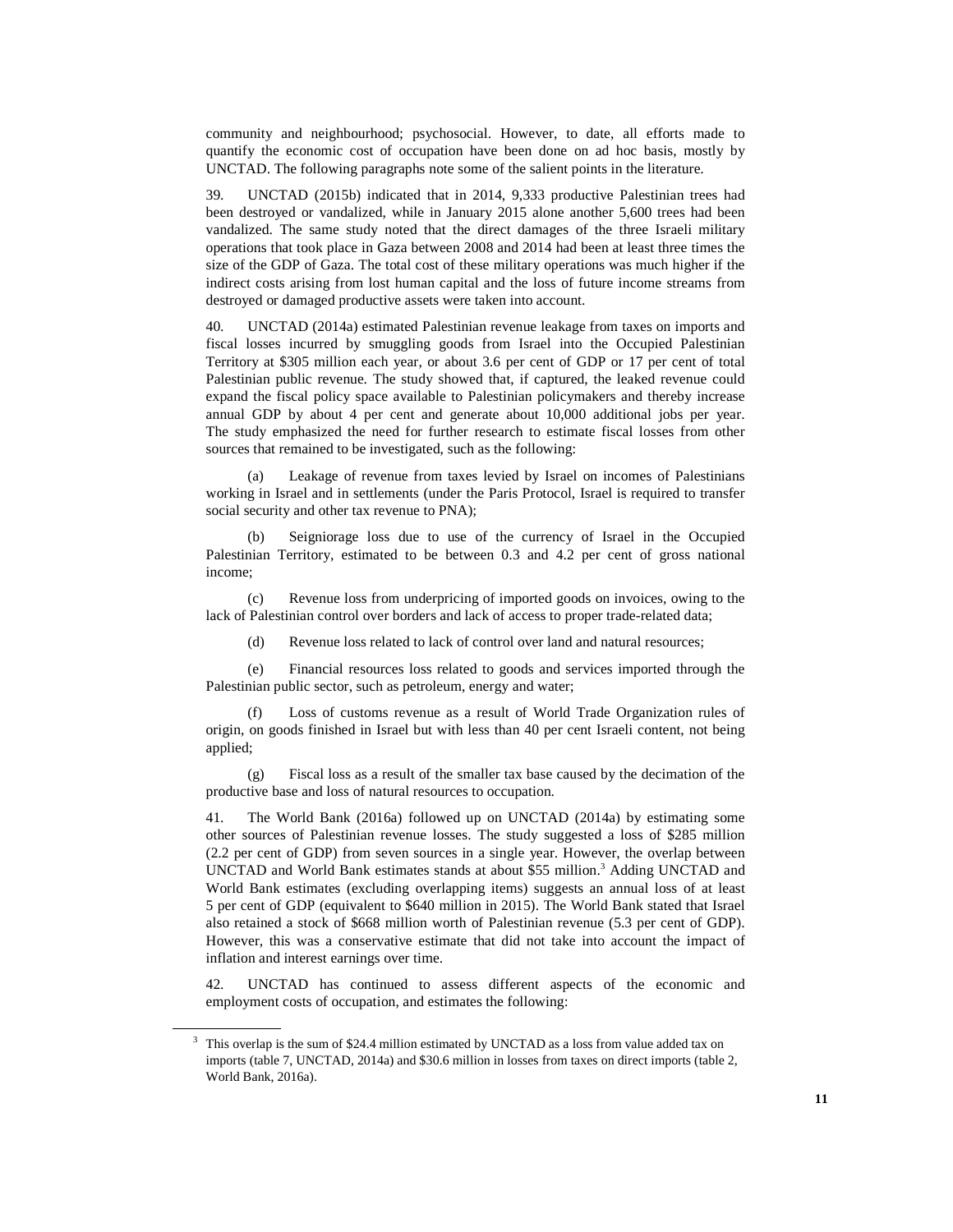(a) In 2000–2005, cumulative GDP loss was \$8.4 billion (real 1994 dollars) or twice the size of the Palestinian economy;

 (b) By 2005, at least one third of the pre-2000 physical capital of the Occupied Palestinian Territory had been lost;

 (c) Losses caused by Israeli military operations in Gaza in December 2008 and January 2009 were half the size of the Occupied Palestinian Territory economy (\$4 billion (real 2004 dollars); UNCTAD, 2015b);

 (d) More than 2.5 million productive trees (including 800,000 olive trees) have been uprooted since 1967;

 (e) Only 35 per cent of irrigable Palestinian land in the Occupied Palestinian Territory is actually irrigated, costing the economy 110,000 jobs per year and 10 per cent of GDP;

 (f) At least 10 per cent of the most fertile land in the West Bank has been lost due to construction of the Separation Barrier;

 (g) PNA and Palestinian farmers are prohibited from maintaining or constructing water wells;

 (h) Fishing off the coast of Gaza is restricted to 3 nautical miles and was only recently extended to 6 nautical miles, instead of the 20 miles stipulated in the Oslo Accords.

43. UNCTAD (2009) assessed the cost of shrunken economic policy space due to occupation and the Paris Protocol, using an UNCTAD macroeconometric model of the Palestinian economy to simulate the prospects of the economy under various policy options. The study assessed the impact of an integrated policy alternative that included features of expanded fiscal, exchange rate, trade and labour policies, and demonstrated that if PNA were empowered with relevant policy instruments, annual GDP could increase by 24 per cent and unemployment could drop by 19 per cent point (figures 2 and 3).

**Impact of policy space on gross domestic** 

**product per capita, 2000–2014** 







44. The World Bank (2013) has provided partial estimates of the cost of occupation in Area C by constructing a counterfactual scenario assuming no physical, legal or regulatory constraints on the ability of Palestinian economic agents to invest, produce and sell in Area C. The study estimated the direct and indirect economic costs in specific sectors, including agriculture, Dead Sea minerals exploitation, stone mining and quarrying, construction, tourism, telecommunications and cosmetics. The study estimated the potential additional output in Area C as 23 per cent of GDP (\$2.9 billion in 2015) in direct costs plus 12 per cent of GDP (\$1.5 billion in 2015) in indirect costs, giving a total cost of 35 per cent

Figure 2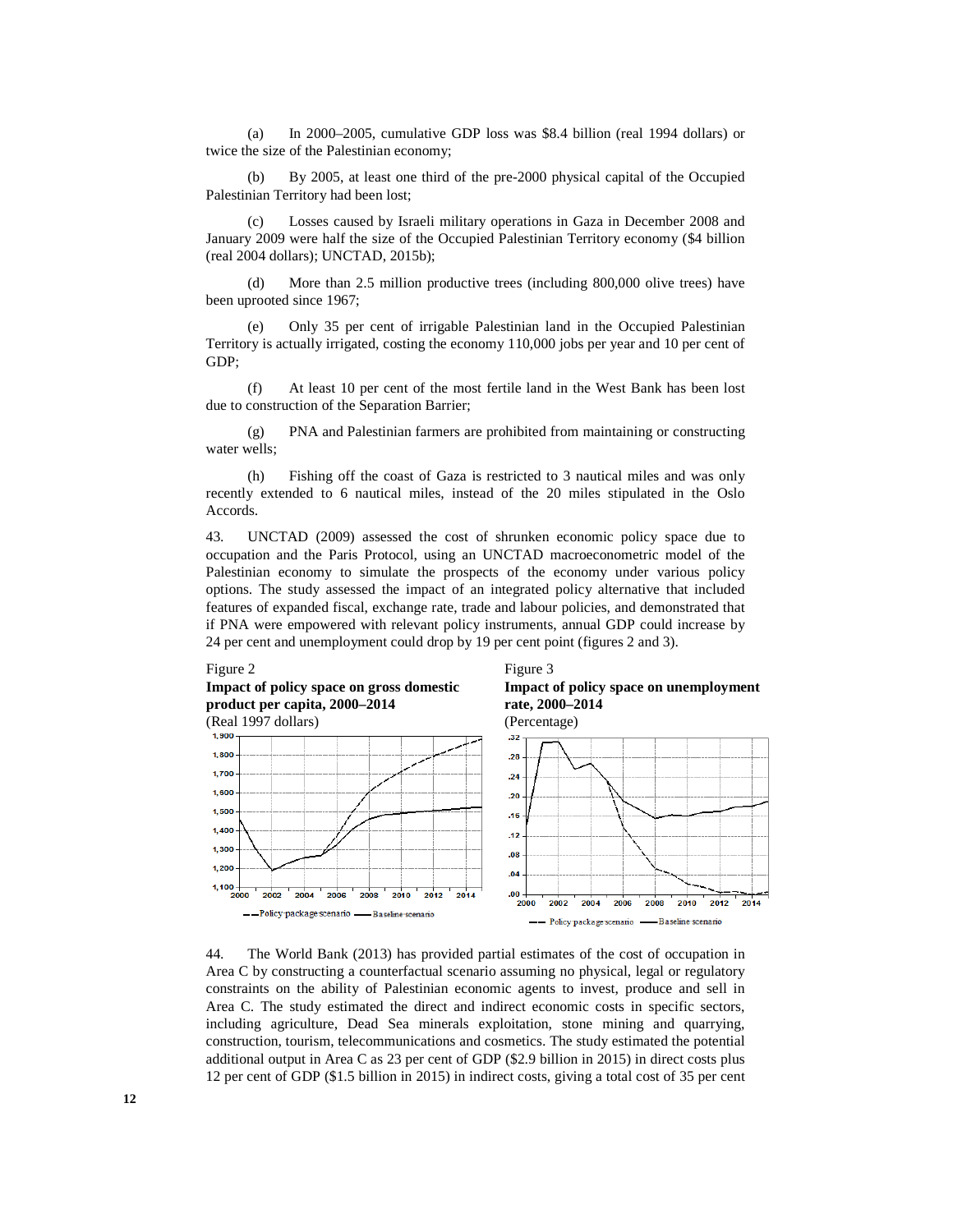of GDP. Furthermore, the fiscal cost was estimated at \$800 million, equivalent to 50 per cent of the Palestinian fiscal deficit if the occupation of Area C ended. The study stated that Palestinian employment could rise by 35 per cent.

45. A recent study by the World Bank (2016b) of the Palestinian telecommunications sector concluded that the total revenue loss for the Palestinian mobile telephone sector in 2013–2015 was in the range of \$436 million to \$1,150 million, including value added tax fiscal loss for PNA of between \$70 million and \$184 million. The direct cost was in the range of 1.0 per cent of annual GDP.

46. In 2007, General Assembly resolution ES-10/17 established the United Nations Register of Damage Caused by the Construction of the Wall in the Occupied Palestinian Territory, with its main focus on the damage emanating from construction of the Separation Barrier in the West Bank, not covering any other measure taken by the occupying Power. Its mandate is to serve only as a record, in documentary form, of the damage caused to all natural and legal persons concerned as a result of construction of the Separation Barrier, including in and around East Jerusalem. As at February 2016, the Register of Damage had completed the records of damage claims in seven of nine affected Palestinian governorates; 52,870 claim forms and over 300,000 supporting documents had been collected in 233 Palestinian communities, with a population of 946,285. Of the total number of claims, 20,459 have been processed and reviewed by the Register of Damage Board for inclusion in the register. Damages are grouped into the following six categories: agriculture (A); commercial (B); residential (C); employment (D); access to services (E); public resources and other (F). The vast majority of claims are categorized as agriculture losses (A).

47. The Palestinian Ministry of National Economy and the Applied Research Institute – Jerusalem (2011) estimated the cost of occupation in 2010 at about \$6.9 billion, or 85 per cent of GDP. This cost did not include the impact of Israel's security measures but focused mainly on the impact of the tight restrictions imposed on the Palestinian people and on their lack of ownership and access to natural resources, most of which are exploited by Israel. The estimated cost included the impact of the blockade on Gaza, restrictions on water and natural resources (including natural gas fields) and mobility and other restrictions on people and domestic and international trade, as well as loss of Dead Sea tourism, uprooted trees and public utility costs.

48. The Applied Research Institute – Jerusalem (2015) assessed the direct cost and foregone revenue due to restrictions imposed by Israel on the mobility of people and goods in the West Bank, as well as restrictions on access to and development of the natural gas, fishery, irrigation water and agricultural sectors. The assessment also calculated the direct cost of the destruction of Palestinian infrastructure, house demolition in the West Bank and the military operation in Gaza in 2014 and estimated that such costs were 74 per cent of GDP (\$9.95 billion). However, the study covered only the direct cost of some constraints imposed by occupation, not all, and therefore significantly underestimated the total direct and indirect costs.

49. Mustafa (2016) focused on Israel's restrictions on Palestinian activities related to natural resources in the Occupied Palestinian Territory, including building stone, sand in the Gaza Strip, phosphate and mineral resources in the Dead Sea, petroleum and natural gas. The study indicated that expropriation of building stone in Area C by Israel was estimated at about \$900 million annually (0.7 per cent of GDP in 2015), and stated that "Israel has illegally seized Gaza's sea basin and denied Palestinians the right to explore for oil and gas resources in the West Bank and the Gaza Strip".

50. In line with General Assembly resolution 194, which stipulates refugees' right to return and compensation, Kubursi (2001) studied Palestinian losses in 1948 and elaborated on the rights of refugees in terms of restitution of property and compensation for lost opportunity. The assessment focused on the human capital and property losses of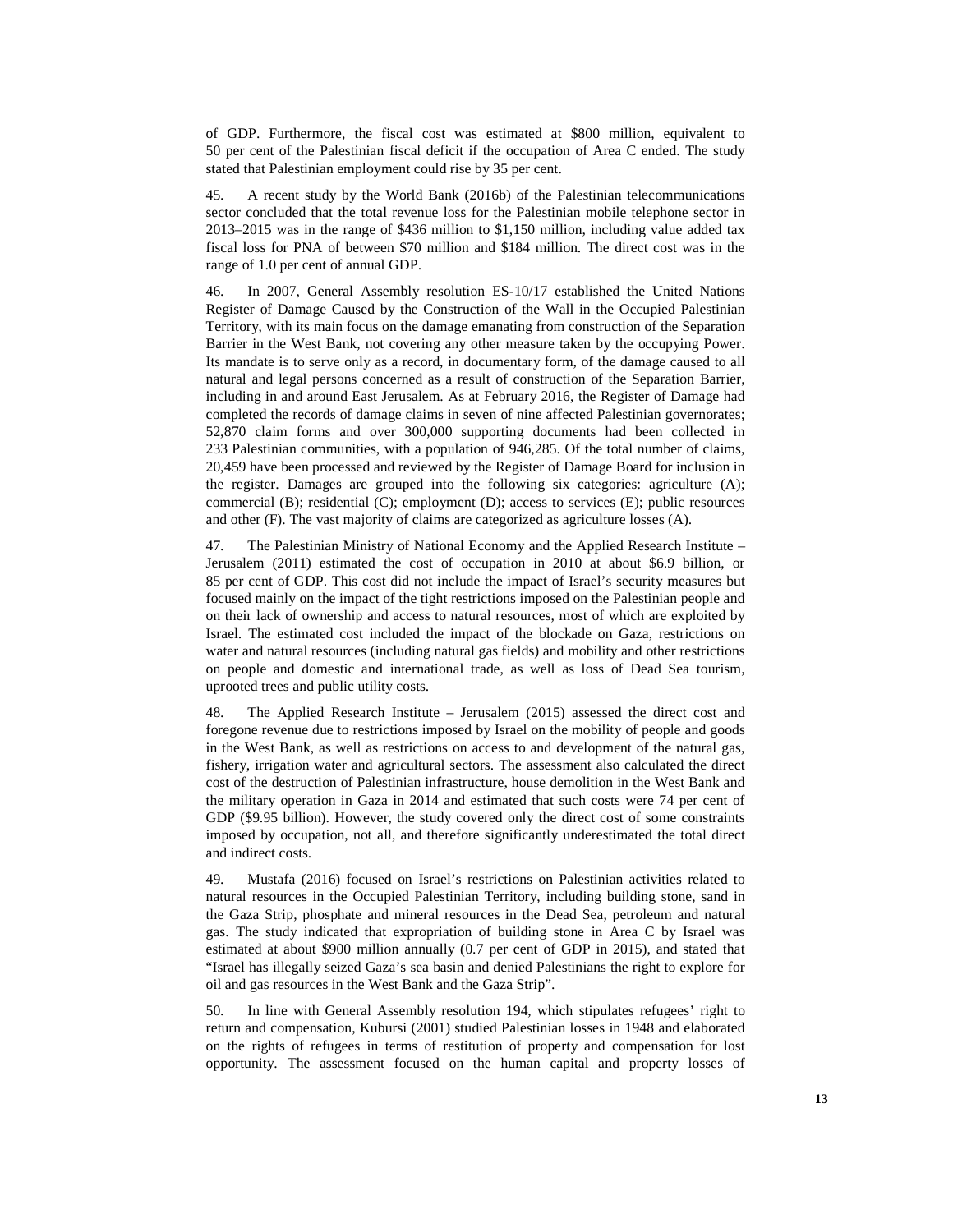Palestinian refugees, and indicated that from 1948 to 2000, the cumulative value of human capital and material losses suffered by the Palestinian refugees totalled \$275 billion and \$173 billion, respectively, in real 2000 dollars.

### **B. A single comprehensive framework for assessment is needed**

51. All of the estimates surveyed in the previous section were performed on an ad hoc basis and not within a single comprehensive framework that could add the different types of costs while reconciling and taking into account interconnectivity between direct and indirect costs in all economic sectors. These studies have merely scratched the surface of the much larger economic cost of occupation for the Palestinian people. Without occupation, the economy of the Occupied Palestinian Territory could produce twice the GDP it currently generates; chronic trade and budget deficits, as well as poverty and unemployment, could recede; and economic dependence on Israel could end.

52. It is therefore important to establish a systematic, rigorous, comprehensive and sustainable framework to assess, on a periodic basis, the economic costs and consequences of measures taken by the occupying Power. This need was recognized by the General Assembly in resolution 69/20 and resolution 70/12, which request UNCTAD to report to the General Assembly on the economic cost of occupation for the Palestinian people. The two resolutions also highlight the proven expertise of UNCTAD with regard to the Palestinian economy and to its capacity to lead and coordinate the work of other United Nations entities to implement such an important task.

53. The examination of such costs, and other obstacles to trade and development, is essential to identify the policies required to place the Palestinian economy on a path of sustainable development and, more importantly, to facilitate future negotiations for a just settlement to the Israeli-Palestinian conflict and for a lasting peace in the Middle East.

### **III. UNCTAD assistance to the Palestinian people**

### **A. Framework and objectives**

54. In 2015, UNCTAD continued to extend technical assistance to the Palestinian people to build its economic and institutional capacities. Numerous institutions benefited from UNCTAD initiatives, research findings, advisory services and recommendations. Guided by paragraph 35 of the Sao Paulo Consensus, paragraph 44 of the Accra Accord and paragraph 31 (m) of the Doha Mandate, and in line with the United Nations Strategic Framework for 2014–2015, the UNCTAD programme of assistance to the Palestinian people was centred on the following four clusters:

- (a) Trade and macroeconomic policies and development strategies
- (b) Trade facilitation and logistics
- (c) Finance and development
- (d) Enterprise, investment and competition policy

### **B. Operational activities under way**

55. Since 2006, UNCTAD has been contributing significantly towards enhancing Palestinian capacities for trade facilitation. In 2015, with support from Canada, UNCTAD successfully completed a \$2.1 million project to develop the trade facilitation capacity of the Palestinian private sector; enhance the knowledge of shippers (exporters and importers)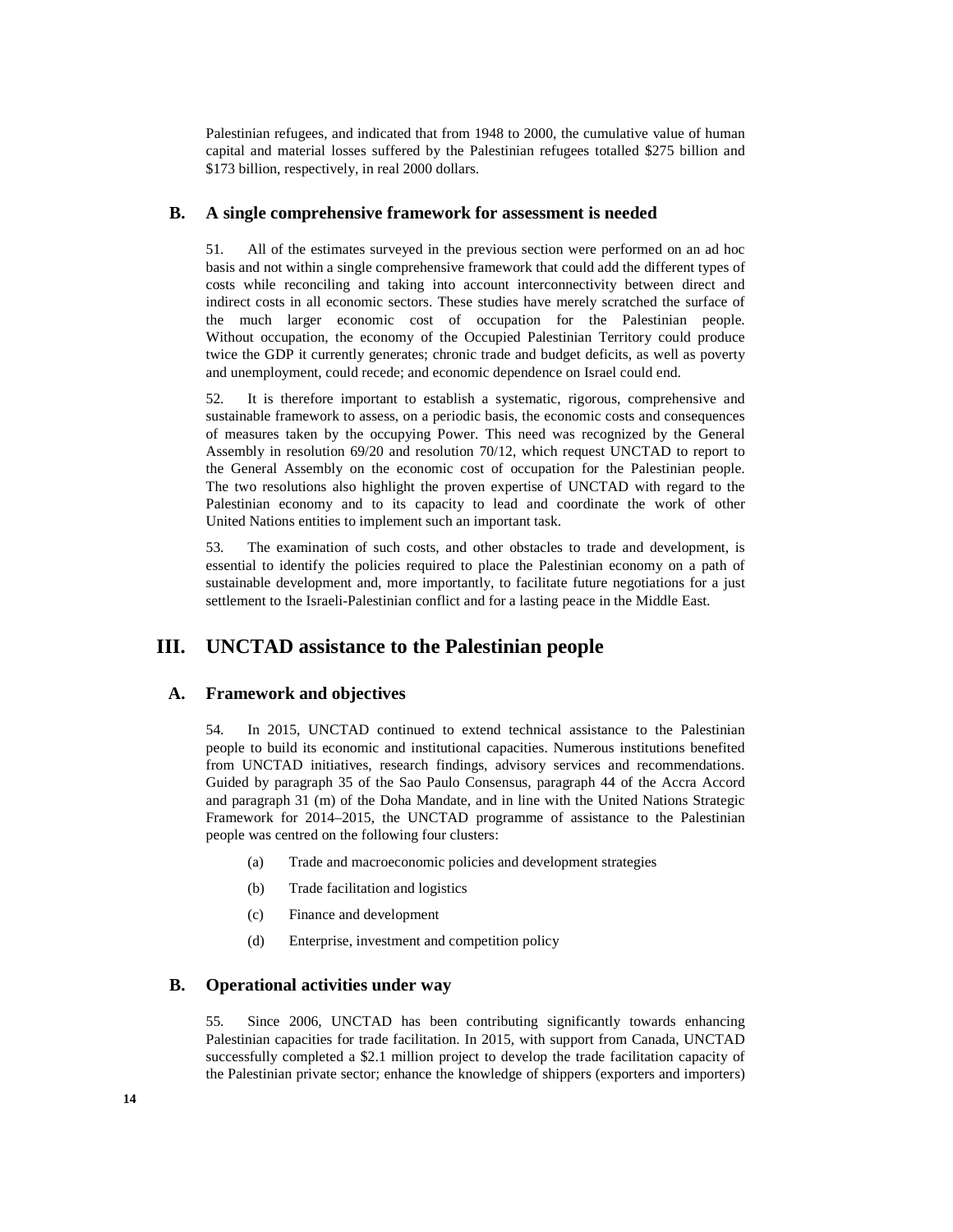and increase their awareness of best practices in trade facilitation; and provide specialized training to the private sector and policymakers.

56. Major achievements included building the managerial capacity and organizational structure of the Palestinian Shippers Council and enhancing its capacity for servicing the shipper community and private sector at large. In addition, UNCTAD, with the Palestinian Ministry of National Economy, Palestinian Shippers Council and Birzeit University, developed a professional training programme on international trade management and logistics entitled Supply Chain Management Diploma. Efforts for accreditation of the diploma by the Palestinian Ministry of Education and Higher Education are under way.

57. Numerous studies on trade facilitation were conducted, covering relevant topics such as smuggling, the environmental dimensions of trade facilitation and the Agreement on Trade Facilitation of the World Trade Organization. Such studies form the background for Palestinian positions on national and international trade facilitation issues.

58. UNCTAD has a rich history of cooperation with PCBS in the area of economic modelling and forecasting. For example, UNCTAD transferred ownership of its macroeconometric model of the Palestinian economy to PCBS and trained Palestinian staff on using the model for economic forecasting and for evaluating alternative economic scenarios. Such cooperation led to the establishment of the PCBS Economic Forecasting Unit. In 2015, UNCTAD provided advisory services to this Unit for the construction and estimation of a regionally disaggregated macroeconometric model for the Occupied Palestinian Territory. UNCTAD followed up with a review and interpretation of the econometric results. UNCTAD also provided advisory services to the newly established Palestinian International Cooperation Agency of the Ministry of Foreign Affairs, and the United Nations Country Team in the Occupied Palestinian Territory.

59. UNCTAD has published the following three policy documents: *Trade Facilitation in the Occupied Palestinian Territory: Restrictions and Limitations* (UNCTAD, 2014b); *The Besieged Palestinian Agricultural Sector* (UNCTAD, 2015a) and *The 2013 World Trade Organization Agreement on Trade Facilitation: Israel's Obligations towards Palestinian Trade* (UNCTAD, 2015c). In addition, UNCTAD continued to build the capacity of professional staff from the Palestinian private and public sectors by providing training in key economic policy areas such as non-tariff measures, gender and trade facilitation and multilaterally agreed equitable principles and rules for the control of restrictive business practices.

60. The recognition by member States, in paragraph 9 of General Assembly resolution 69/20, of UNCTAD as the United Nations focal point for Palestinian trade and development was reaffirmed in 2015 in paragraph 9 of resolution 70/12. The resolutions request UNCTAD to exert all efforts to secure the resources necessary to report to the General Assembly on the economic costs of the Israeli occupation for the Palestinian people.

### **C. Coordination, harmonization and resource mobilization**

61. In 2015, UNCTAD continued its development support to the Palestinian people in coordination with PNA, Palestinian civil society, the United Nations and other international agencies and the donor community. UNCTAD continued to work closely with the United Nations Country Team and contributed to the common country assessment and to numerous reports by the United Nations and other agencies.

62. The implementation of General Assembly resolutions 69/20 and 70/12 requires significant additional resources. Securing such resources is necessary to establish a systematic, rigorous, comprehensive and sustainable framework for assessing the ongoing and historical cost of occupation for the Palestinian people.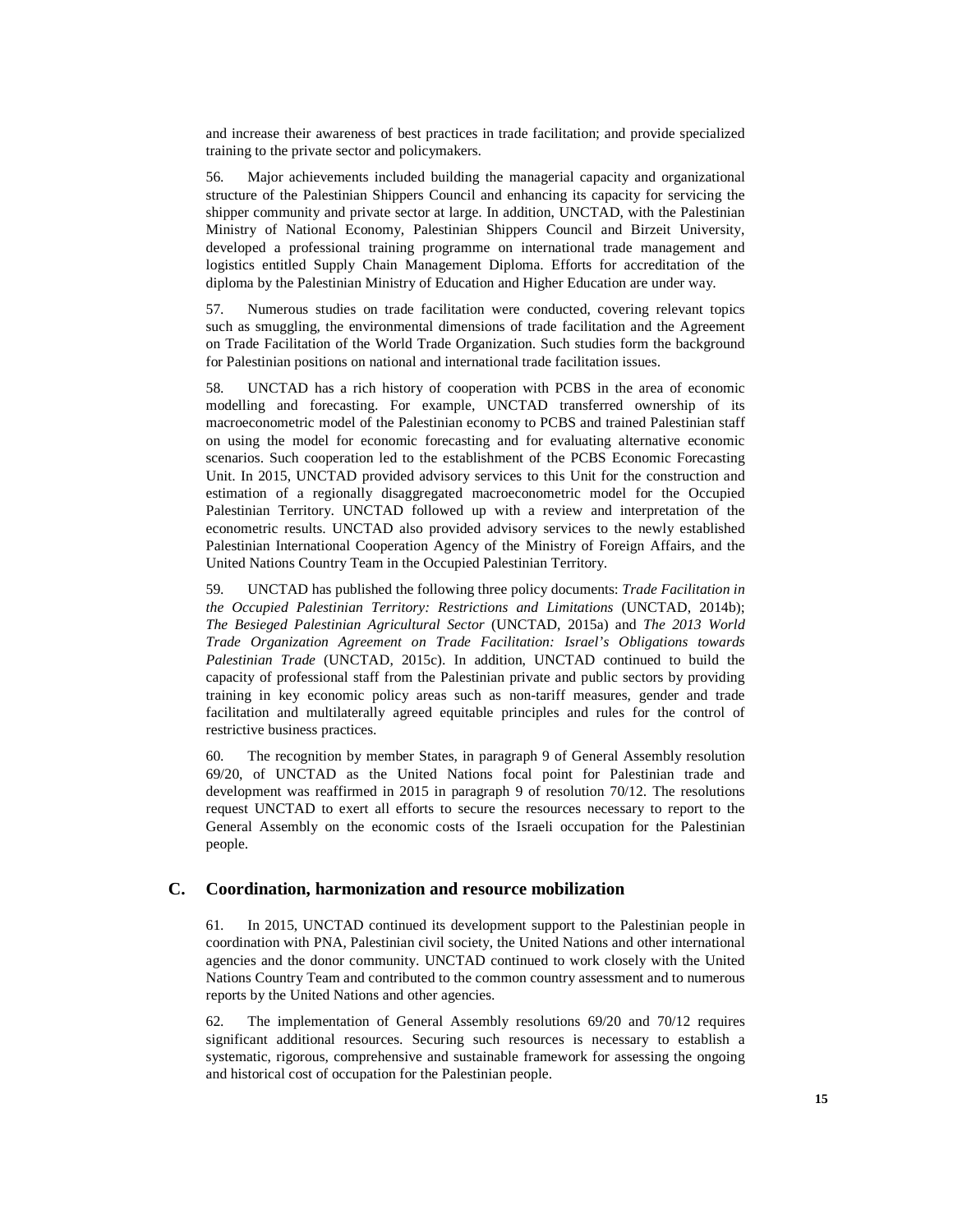63. UNCTAD continues to provide substantial assistance to the Palestinian people. However, a shortage of resources may limit the ability of UNCTAD to deliver urgently needed technical cooperation support. Due to support from Qatar, UNCTAD will be able to maintain (for 18 months) a third professional post in the Assistance to the Palestinian People Unit. However, securing additional resources remains crucial for long-term retention of this post and to implement three projects that remain without funding.

64. Finally, difficult field conditions and political volatility negatively impact the delivery of UNCTAD support to the Palestinian people. The arrangement and conduct of a two-day mission to Gaza in April 2016, to assess conditions on the ground and meet with United Nations agencies and non-governmental organizations, was difficult and costly. UNSCO (2016) has noted that United Nations and non-governmental organization staff members who are Palestinian with Israeli citizenship have been entirely prohibited from accessing the Gaza Strip. Restrictions on the entrance of personnel represent an impediment to the delivery of urgently needed humanitarian and development support to Gaza.

### **References**

Applied Research Institute – Jerusalem (2015). The economic cost of the Israeli occupation of the Occupied Palestinian Territory. Available at http://www.arij.org/publications/specialreports/234-special-reports-2016/766-the-economic-cost-of-the-israeli-occupationreport.html (accessed 4 July 2016).

Hever S (2015). How much international aid to Palestinians ends up in the Israeli economy? Aid Watch. Available at http://www.aidwatch.ps/sites/default/files/resource -field\_media/InternationalAidToPalestiniansFeedsTheIsraeliEconomy.pdf (accessed 4 July 2016)

International Monetary Fund (2011). Macroeconomic and fiscal framework for the West Bank and Gaza: Seventh review of progress. Report to the Ad Hoc Liaison Committee meeting. 13 April.

International Monetary Fund (2016). West Bank and Gaza. Report to the Ad Hoc Liaison Committee meeting. 5 April.

Kubursi AA (2001). Palestinian losses in 1948: Calculating refugee compensation. The Centre for Policy Analysis on Palestine. New York. Available http://prrn.mcgill.ca/prrn/papers/kubursi.html (accessed 4 July 2016).

Mustafa W (2016). Palestine's natural resources: Potential and limitations on exploitation. Palestinian Economic Policy Research Institute. Available at http://mas.ps/files/server/ 20162404092052-1.pdf (accessed 4 July 2016).

Office of the Quartet Representative (2016). Ad Hoc Liaison Committee. Chair's summary. 19 April. Available at http://eeas.europa.eu/delegations/israel/documents/news/20160419 \_ahlc\_chair\_summary\_en.pdf (accessed 4 July 2016).

UNSCO (2016). Report to the Ad Hoc Liaison Committee meeting. 19 April.

PCBS (2016). Press release on the occasion of land day. March. Available at http://pcbs.gov.ps/portals/\_pcbs/PressRelease/Press\_En\_LandDay2016E.pdf (accessed 4 July 2016).

Palestinian Ministry of National Economy and Applied Research Institute – Jerusalem (2011). The economic costs of the Israeli occupation for the Occupied Palestinian Territory. Available at http://www.un.org/depts/dpa/qpal/docs/2012Cairo/p2%20jad%20isaac% 20e.pdf (accessed 4 July 2016).